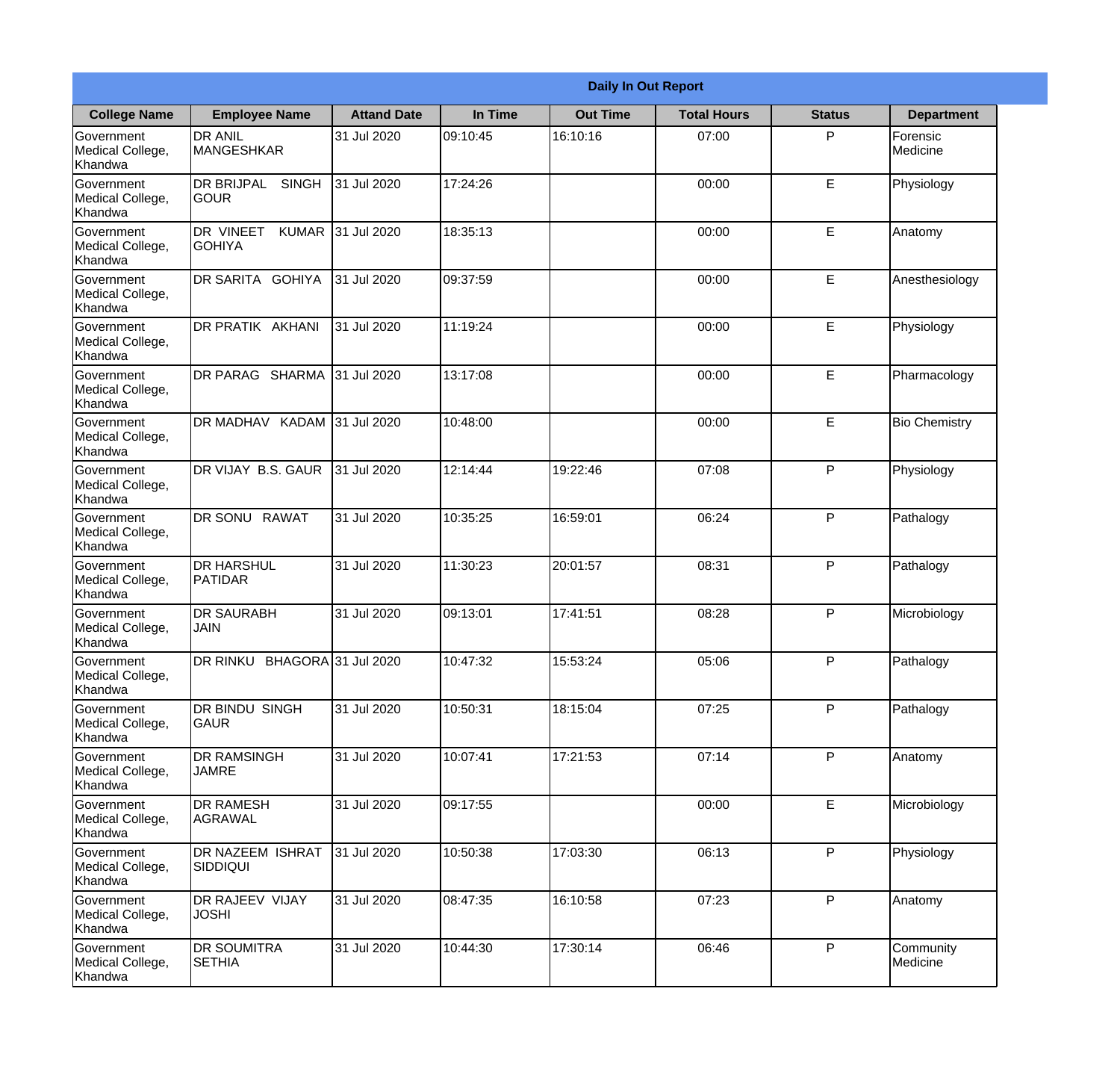| <b>Designation</b>                  | <b>Category</b> |
|-------------------------------------|-----------------|
| Assistant Professor   Para Clinical |                 |
| Demonstrator/Tutor   Non Clinical   |                 |
| Professor                           | Non Clinical    |
| Professor                           | Clinical        |
| <b>Assistant Professor</b>          | Non Clinical    |
| Professor                           | Para Clinical   |
| <b>Assistant Professor</b>          | Non Clinical    |
| Associate Professor Non Clinical    |                 |
| Demonstrator/Tutor   Para Clinical  |                 |
| <b>Assistant Professor</b>          | Para Clinical   |
| Associate Professor   Para Clinical |                 |
| Assistant Professor   Para Clinical |                 |
| Associate Professor Para Clinical   |                 |
| Demonstrator/Tutor   Non Clinical   |                 |
| <b>Assistant Professor</b>          | Para Clinical   |
| Professor                           | Non Clinical    |
| <b>Assistant Professor</b>          | Non Clinical    |
| Assistant Professor   Para Clinical |                 |

## **Daily In Out Report**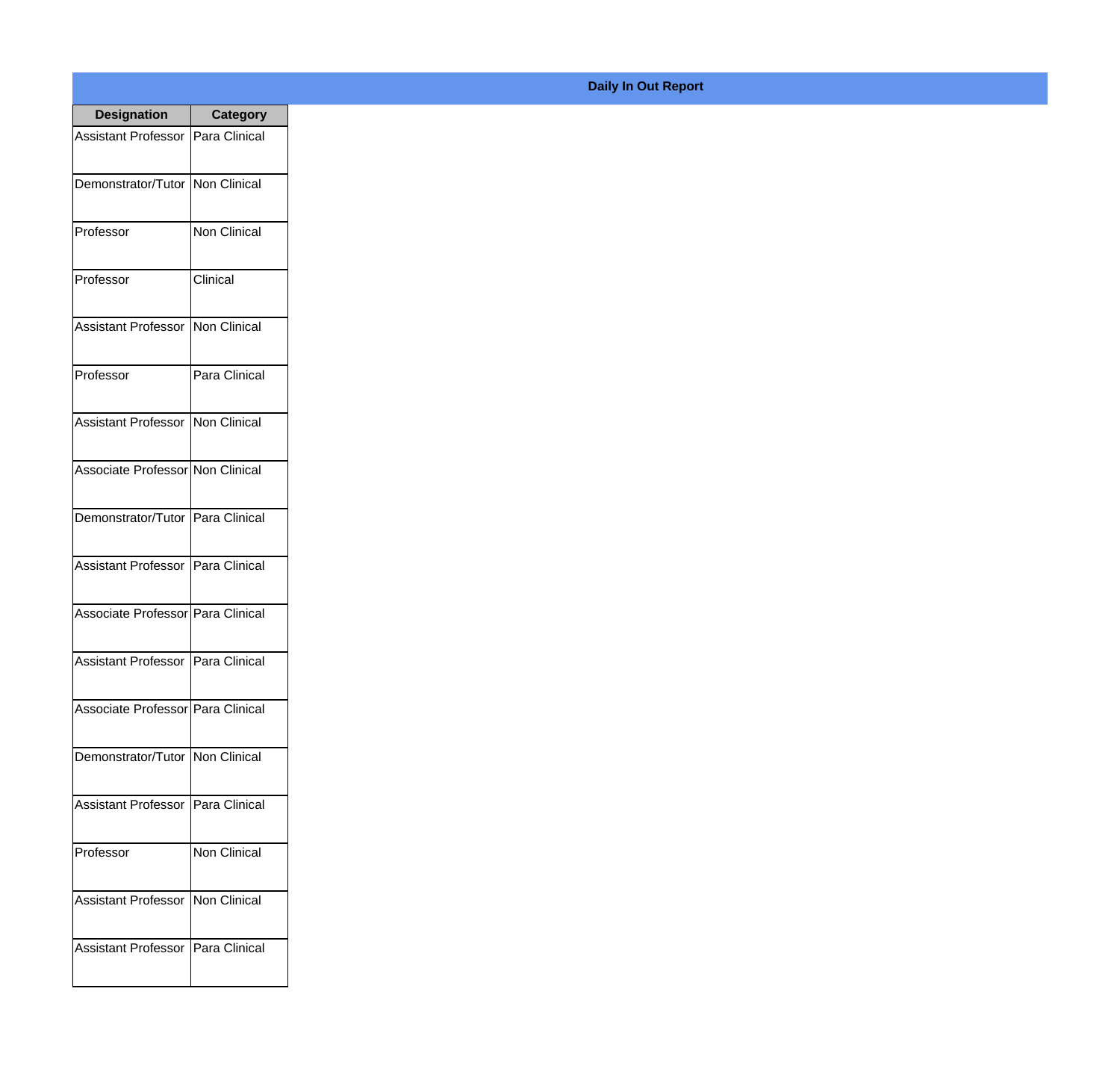|                                                         |                                                       |             |          |          | <b>Daily In Out Report</b> |              |                       |
|---------------------------------------------------------|-------------------------------------------------------|-------------|----------|----------|----------------------------|--------------|-----------------------|
| <b>Government</b><br>Medical College,<br>Khandwa        | DR RASHMI YADAV                                       | 31 Jul 2020 | 10:12:45 | 17:10:45 | 06:58                      | P            | Community<br>Medicine |
| Government<br>Medical College,<br>Khandwa               | DR LEENA PARIHAR                                      | 31 Jul 2020 | 11:23:50 |          | 00:00                      | E            | Community<br>Medicine |
| <b>Government</b><br>Medical College,<br>Khandwa        | <b>MR PIYUSH KUMAR</b><br><b>MISHRA</b>               | 31 Jul 2020 | 11:11:44 |          | 00:00                      | E            | Community<br>Medicine |
| <b>Government</b><br>Medical College,<br>Khandwa        | DR SACHIN PARMAR 31 Jul 2020                          |             | 10:29:17 | 20:24:14 | 09:55                      | P            | Community<br>Medicine |
| Government<br>Medical College,<br>Khandwa               | DR PRAMILA VERMA 31 Jul 2020                          |             | 12:08:33 |          | 00:00                      | E            | Paediatrics           |
| Government<br>Medical College,<br>Khandwa               | <b>DR MANOJ BALKE</b>                                 | 31 Jul 2020 | 10:13:45 | 13:25:05 | 03:12                      | $\mathsf{P}$ | Ophthalmology         |
| Government<br>Medical College,<br>Khandwa               | <b>DR GARIMA</b><br>AGRAWAL VARSHNEY                  | 31 Jul 2020 | 10:25:10 |          | 00:00                      | E            | Paediatrics           |
| Government<br>Medical College,<br>Khandwa               | DR PRIYA KAPOOR<br>KAPOOR                             | 31 Jul 2020 | 10:19:26 | 16:47:04 | 06:28                      | $\mathsf{P}$ | Pathalogy             |
| Government<br>Medical College,<br>Khandwa               | <b>DR SAPNA</b><br><b>MAHESHRAM</b>                   | 31 Jul 2020 | 10:40:20 | 18:11:30 | 07:31                      | P            | Community<br>Medicine |
| <b>Government</b><br>Medical College,<br>Khandwa        | <b>DR RAJENDRA</b><br><b>SINGH MANDLOI</b>            | 31 Jul 2020 | 10:38:52 | 17:24:19 | 06:46                      | P            | <b>Bio Chemistry</b>  |
| <b>Government</b><br>Medical College,<br><b>Khandwa</b> | <b>DR SEEMA</b><br><b>SUDHAKARRAO</b><br><b>SUTAY</b> | 31 Jul 2020 | 10:48:46 |          | 00:00                      | E            | Forensic<br>Medicine  |
| Government<br>Medical College,<br>Khandwa               | <b>DR AJAY</b><br><b>NARWARIYA</b>                    | 31 Jul 2020 | 10:10:48 |          | 00:00                      | E            | Microbiology          |
| Government<br>Medical College,<br>Khandwa               | DR RAKESH SINGH<br><b>HAZARI</b>                      | 31 Jul 2020 | 13:42:49 |          | 00:00                      | E            | Pathalogy             |
| Government<br>Medical College,<br>Khandwa               | <b>DR ANANT</b><br>TUKARAM PAWAR                      | 31 Jul 2020 | 11:06:47 | 20:24:07 | 09:18                      | $\mathsf{P}$ | Community<br>Medicine |
| Government<br>Medical College,<br>Khandwa               | DR SHAIKH M.KHALIQ 31 Jul 2020                        |             | 11:00:15 |          | 00:00                      | E            | <b>Bio Chemistry</b>  |
| Government<br>Medical College,<br>Khandwa               | <b>DR MAHENDRA</b><br>PANWAR                          | 31 Jul 2020 | 09:50:27 |          | 00:00                      | E            | Orthopaedics          |
| Government<br>Medical College,<br>Khandwa               | <b>DR SITARAM</b><br><b>SOLANKI</b>                   | 31 Jul 2020 | 09:15:16 | 16:39:29 | 07:24                      | $\mathsf{P}$ | Forensic<br>Medicine  |
| Government<br>Medical College,<br>Khandwa               | <b>DR SITARAM</b><br><b>SOLANKI</b>                   | 31 Jul 2020 | 18:34:28 |          | 07:24                      | $\mathsf{P}$ | Forensic<br>Medicine  |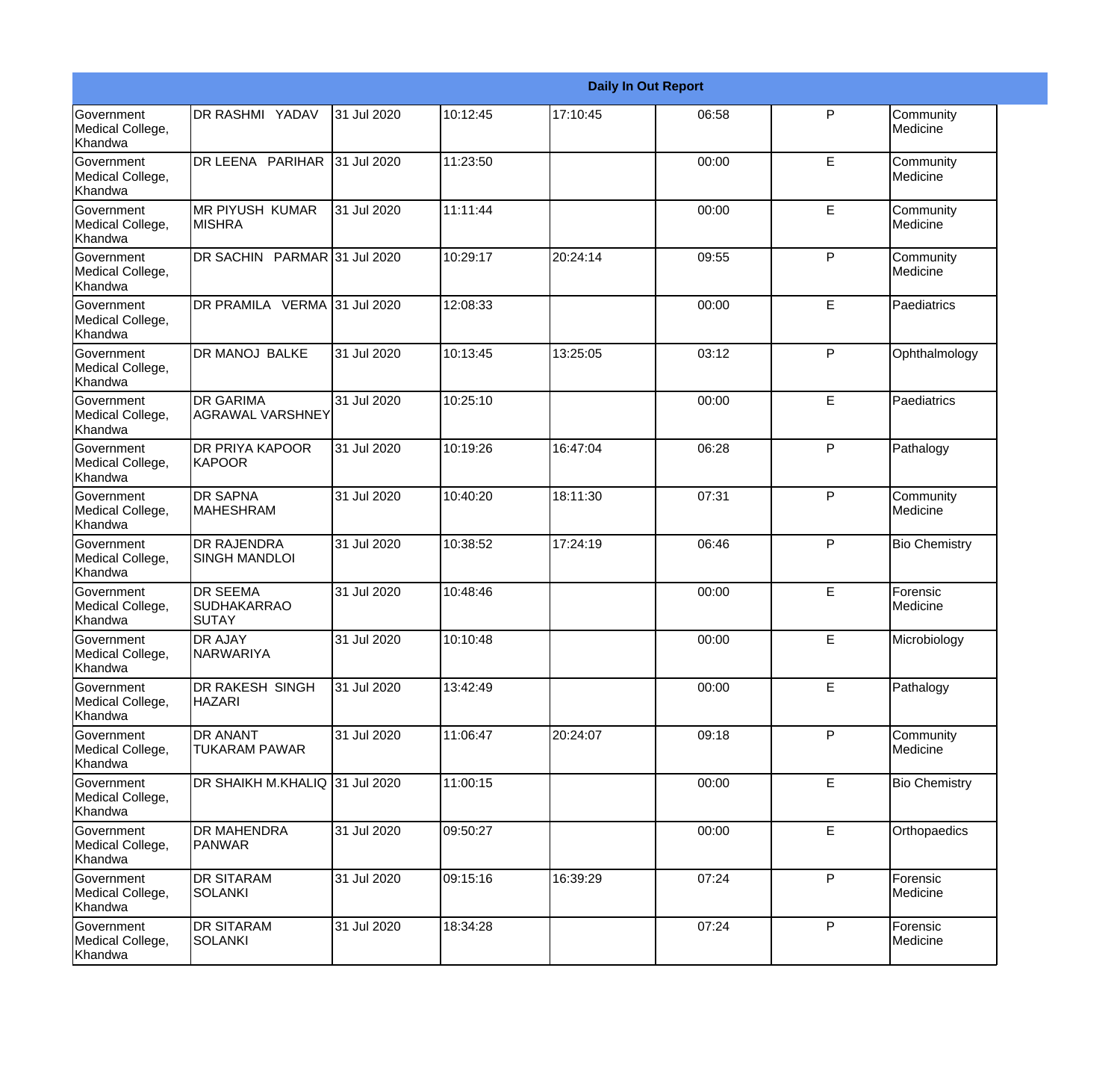| Assistant Professor Para Clinical  |               |
|------------------------------------|---------------|
| Assistant Professor Para Clinical  |               |
|                                    |               |
| Statistician                       | Para Clinical |
| Assistant Professor Para Clinical  |               |
|                                    |               |
| Professor                          | Clinical      |
| Assistant Professor Clinical       |               |
| Associate Professor Clinical       |               |
|                                    |               |
| Demonstrator/Tutor Para Clinical   |               |
| Associate Professor Para Clinical  |               |
|                                    |               |
| Demonstrator/Tutor Non Clinical    |               |
| Professor                          | Para Clinical |
| Demonstrator/Tutor Para Clinical   |               |
|                                    |               |
| Professor                          | Para Clinical |
| Professor                          | Para Clinical |
| Professor                          | Non Clinical  |
|                                    |               |
| Assistant Professor Clinical       |               |
| Demonstrator/Tutor Para Clinical   |               |
|                                    |               |
| Demonstrator/Tutor   Para Clinical |               |
|                                    |               |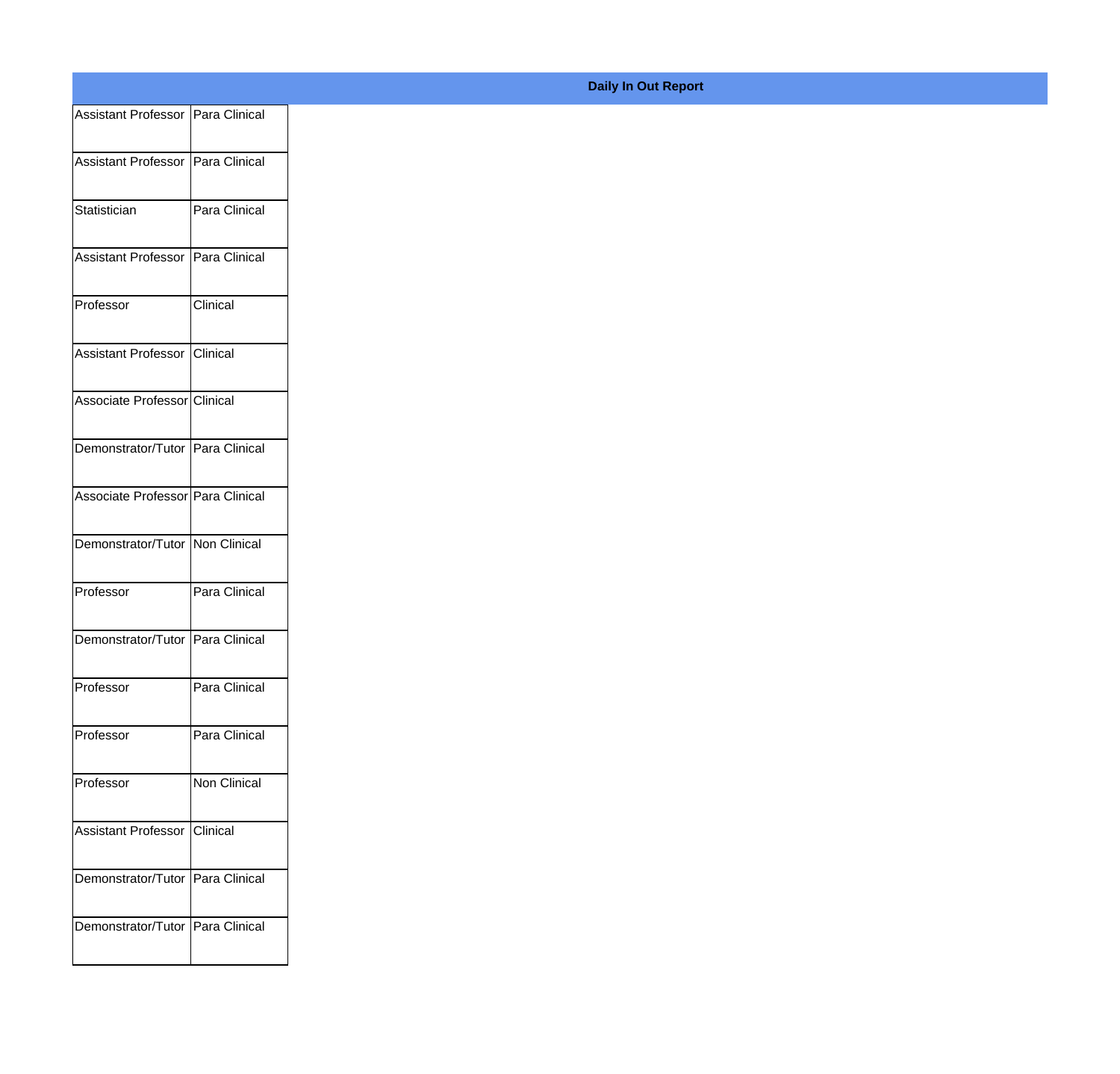|                                           |                                              |             |          |          | <b>Daily In Out Report</b> |   |                             |
|-------------------------------------------|----------------------------------------------|-------------|----------|----------|----------------------------|---|-----------------------------|
| Government<br>Medical College,<br>Khandwa | DR ARUN KUMAR<br>PARGI                       | 31 Jul 2020 | 10:08:30 |          | 00:00                      | E | <b>General Surgery</b>      |
| Government<br>Medical College,<br>Khandwa | <b>DR ASHOK</b><br><b>BHAUSAHEB NAJAN</b>    | 31 Jul 2020 | 10:11:09 | 16:10:10 | 05:59                      | P | Forensic<br>Medicine        |
| Government<br>Medical College,<br>Khandwa | <b>DR SANGEETA</b><br><b>CHINCHOLE</b>       | 31 Jul 2020 | 10:35:52 | 16:12:14 | 05:37                      | P | Physiology                  |
| Government<br>Medical College,<br>Khandwa | DR NEERAJ KUMAR                              | 31 Jul 2020 | 09:54:24 | 18:21:11 | 08:27                      | P | Dentisry                    |
| Government<br>Medical College,<br>Khandwa | DR VIJAY NAYAK                               | 31 Jul 2020 | 11:29:30 | 17:21:43 | 05:52                      | P | Anatomy                     |
| Government<br>Medical College,<br>Khandwa | IDR SUNIL BAJOLIYA                           | 31 Jul 2020 | 10:54:21 |          | 00:00                      | E | OTO-Rhiono-<br>Laryngology  |
| Government<br>Medical College,<br>Khandwa | IDR NISHA MANDLOI<br><b>PANWAR</b>           | 31 Jul 2020 | 09:43:36 | 16:00:06 | 06:17                      | P | Obstetrics &<br>Gynaecology |
| Government<br>Medical College,<br>Khandwa | DR NANDINI DIXIT                             | 31 Jul 2020 | 12:22:42 |          | 00:00                      | E | Paediatrics                 |
| Government<br>Medical College,<br>Khandwa | <b>DR MUKTESHWARI</b><br><b>GUPTA</b>        | 31 Jul 2020 | 11:27:17 |          | 00:00                      | E | Pharmacology                |
| Government<br>Medical College,<br>Khandwa | <b>DR PURTI AGARWAL</b><br>SAINI             | 31 Jul 2020 | 11:41:16 |          | 00:00                      | E | Pathalogy                   |
| Government<br>Medical College,<br>Khandwa | <b>DR SHAILENDRA</b><br><b>SINGH CHOUHAN</b> | 31 Jul 2020 | 10:03:40 |          | 00:00                      | E | Orthopaedics                |
| Government<br>Medical College,<br>Khandwa | MOHIT GARG                                   | 31 Jul 2020 | 11:56:51 |          | 00:00                      | E | <b>General Medicine</b>     |